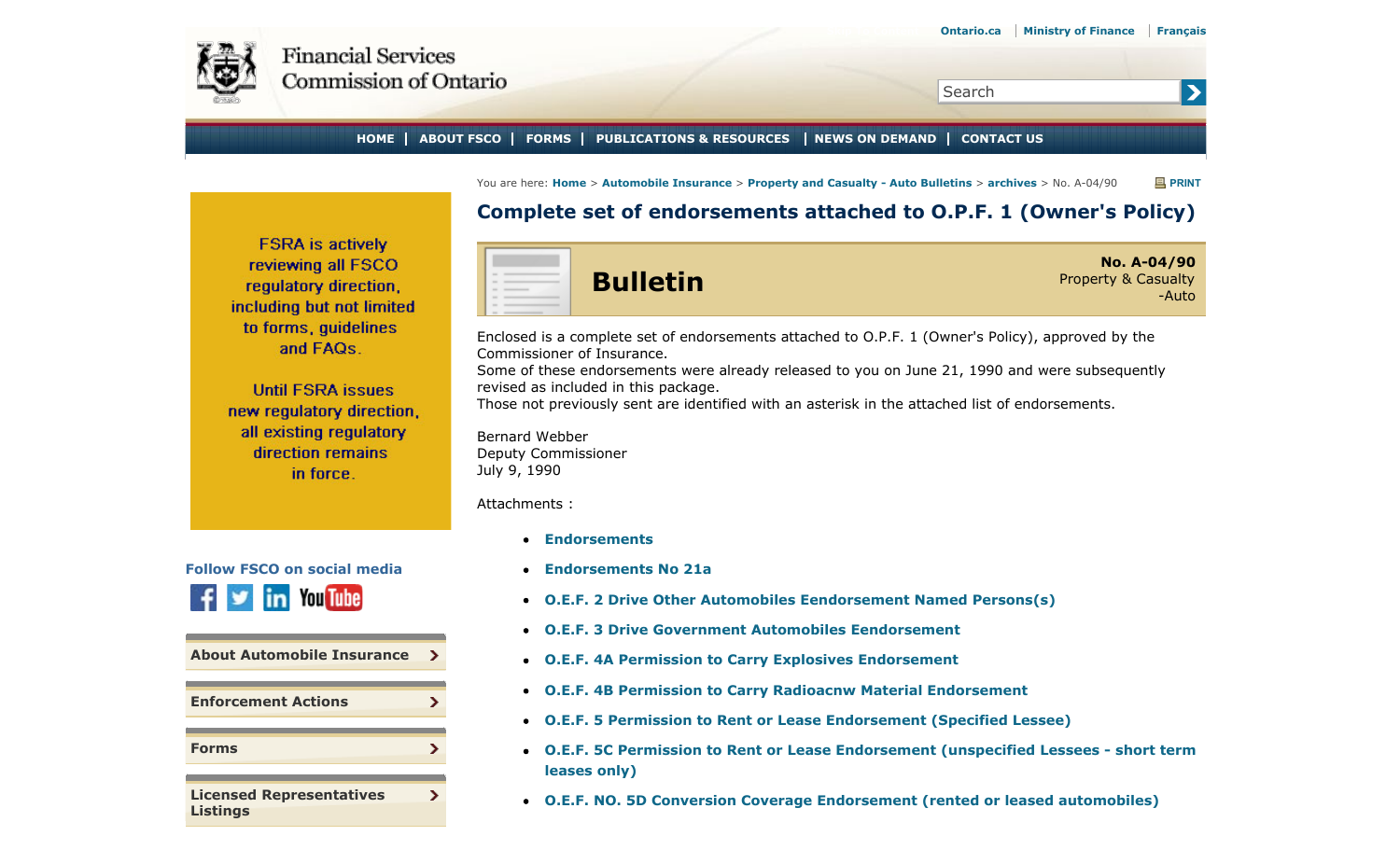| <b>Publications &amp; Resources</b> |  |
|-------------------------------------|--|
| <b>Related Information</b>          |  |
| <b>Archives</b>                     |  |
| <b>Careers</b>                      |  |
| <b>Explore FSCO</b>                 |  |
| <b>Contact Us</b>                   |  |

**A** Scheduled Online Service

## **Disruption Notice**

Please consult our **outage schedule** for more details.

## **O.E.F. 6A Permission to Carry Passengers for Compensation Endorsement**

- **O.E.F. 6B School Bus Endorsement**
- **O.E.F. 6C Public Passenger Vehicles Endorsement**
- **O.E.F. 6F Public passenger Vehicles Endorsement**
- **O.E.F. 7 Separate Limits Endorsement (Third Party Liability)**
- **O.E.F. 8 Property Damage Reimbursement Endorsement**
- **O.E.F. 9 Marine use Excluded Endorsement (amphibious vehicles)**
- **O.E.F. 13C Comprehensive Cover Deletion of Glass Endorsement**
- **O.E.F. 16 Agreement for Suspension of Coverage Endorsement**
- **O.E.F. 17 Reinstatement of Coverage Endorsement**
- **O.E.F. 19 Limitation of Amount Endorsement**
- **O.E.F. 19A Valued Automobile(s) Endorsement**
- **O.E.F. 20 Loss of use Endorsement**
- **O.E.F. 21B Monthly Reporting Basis Fleet Endorsement (Applicable to Ontario licenced vehicles)**
- **O.E.F. 22 Damage to Property of Passengers Endorsement**
- **O.E.F. 23A Mortgage Endorsement**
- **O.E.F. 23B Mortgage Endorsement (broad form)**
- **O.E.F. 24 Fire Apparatus Endorsement**
- **O.E.F. 25A Alteration Endorsement**
- **O.E.F. 27 Liability for Damage to Non-Owned Automobiles Endorsement**
- **O.E.F. 27A Drive other Automobiles and Liability for Damage to Non-Owned Automobiles Named Person(s)**
- **O.E.F. 27B Damage to Non-Owned Automobiles Care, Custody or Control**
- **O.E.F. 28 Reduction of Coverage for Named Person(s) Endorsement**
- **O.E.F. 28A Excluded Driver Endorsement**
- **O.E.F. 29 Additional Coverage for Named Person(s) Endorsement**
- **O.E.F. 30 Excluding Operation of Attached Machinery Endorsement**